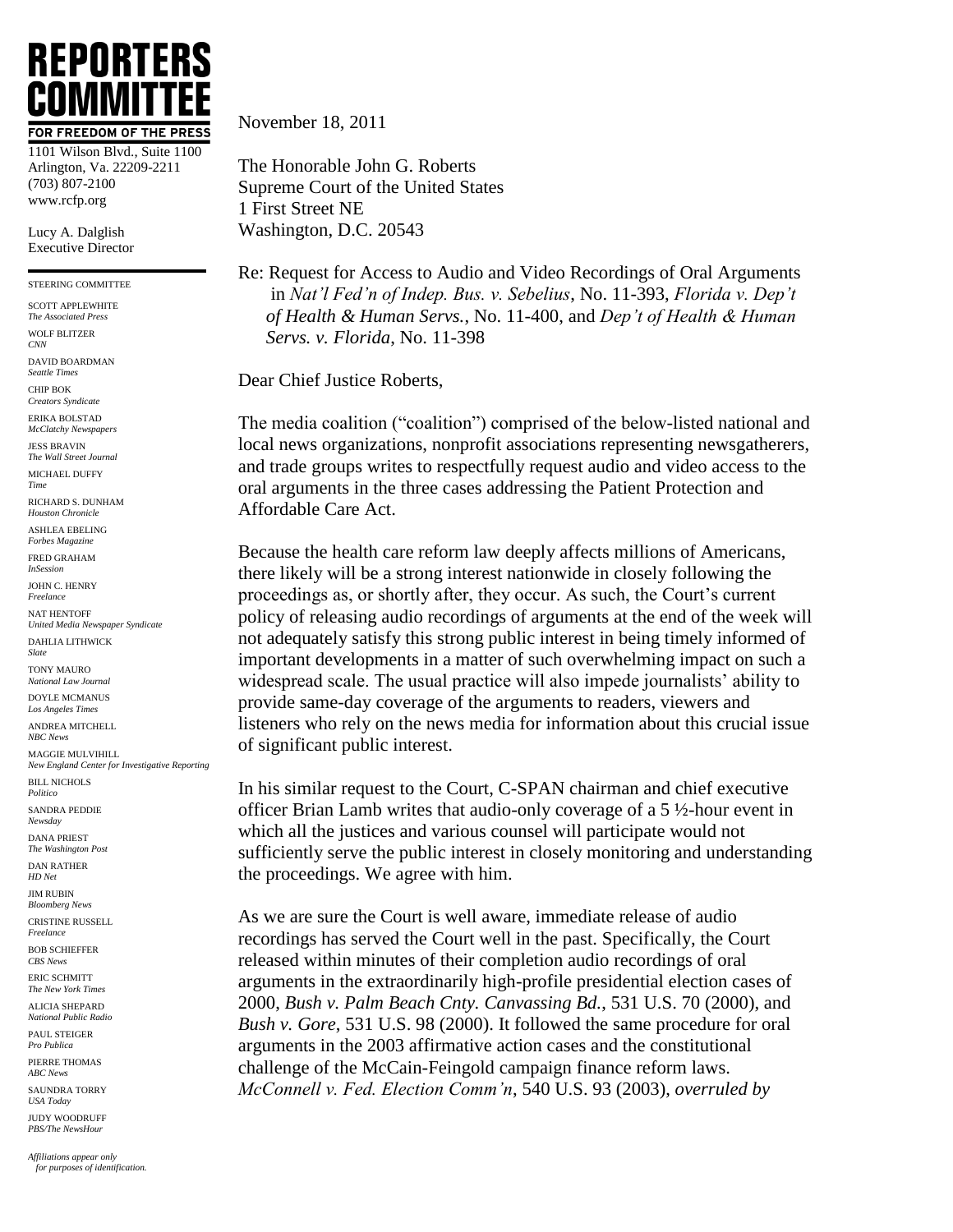*Letter of Media Coalition, November 18, 2011* Page 2

*Citizens United v. Fed. Election Comm'n*, 130 S. Ct. 876 (2010); *Gratz v. Bollinger*, 539 U.S. 244 (2003); *Grutter v. Bollinger*, 539 U.S. 306 (2003).

To be sure, the American public's access to affordable health care is among the most significant issues to inform public debate in this country and to come before its highest Court in many years. It is by no means any less important than the issues presented in the aforementioned prior cases where audio recordings of oral arguments were released for public and broadcast use in an expedited manner. The time has come for that valuable access to be expanded to include visual recordings.

While a Supreme Court nominee, Justice Elena Kagan indicated at the 2009 Ninth Circuit Judicial Conference that cameras in the high Court would well serve the rationale underlying this nation's strong tradition of openness in court proceedings: "[I]f cameras were in the courtroom, the American public would see an amazing and extraordinary event.... I think if you put the cameras in the courtroom, people would see ... an institution of their government working at a really high level." *See* Interview with Elena Kagan, Solicitor General of the United States, in Monterey, Cal. (July 23, 2009), *available at* http://www.youtube.com/watch?v=L2Ng1GNICLk. We agree with her as well.

The coalition respectfully requests that the Court allow the American public the opportunity to observe contemporaneously or near-contemporaneously how its government will work to resolve an issue that profoundly affects millions of people nationwide.

While full camera access would be the preferable route, we urge the Court at least to make live simultaneous audio available or, at the very least, to release the audio tapes immediately after the hearing, thus ensuring the same level of public access to this event as that provided to arguments in previous historic cases that likewise significantly affected the American public.

Sincerely,

Lucy A. Dalglish, Executive Director Gregg P. Leslie, Legal Defense Director Kristen Rasmussen, McCormick Legal Fellow

*On behalf of the following*: **ABC News A. H. Belo Corporation Allbritton Communications Company on behalf of WJLA-TV and NewsChannel 8, Washington, D.C. ALM Media, LLC**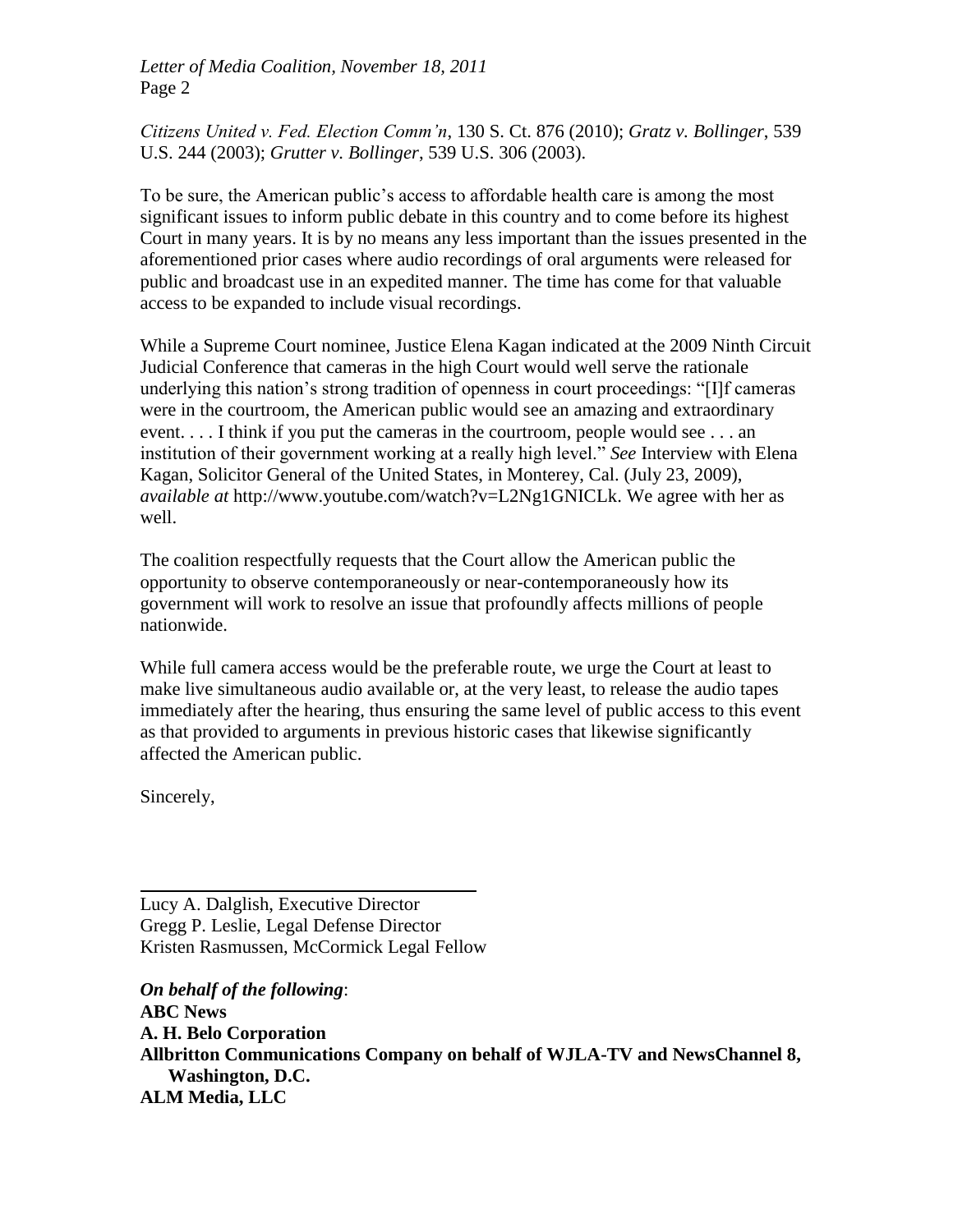*Letter of Media Coalition, November 18, 2011* Page 3

**The Associated Press Association of Alternative Newsweeklies Atlantic Media, Inc. Bay Area News Group Belo Corp. Bloomberg News Cable News Network, Inc. California Newspaper Publishers Association CBS Broadcasting Inc.** *Chicago Tribune*  **Citizen Media Law Project** *Consumer Reports*  **Cox Media Group, Inc. Dow Jones & Company, Inc. The E.W. Scripps Company First Amendment Coalition Gannett Co., Inc. Hearst Corporation**  *Los Angeles Times*  **The McClatchy Company MPA – The Association of Magazine Media National Association of Broadcasters The National Press Club National Press Photographers Association NBCUniversal Media, LLC New York** *Daily News The New York Times* **Newspaper Association of America The Newspaper Guild – CWA The Newsweek/Daily Beast Company LLC North Jersey Media Group Inc. NPR, Inc. Online News Association POLITICO LLC The Reporters Committee for Freedom of the Press Reuters America LLC The Seattle Times Company Society of Professional Journalists Stephens Media LLC Time Inc. Tribune Company** *The Washington Post* **WNET**

cc: Associate Justice Antonin Scalia Associate Justice Anthony M. Kennedy